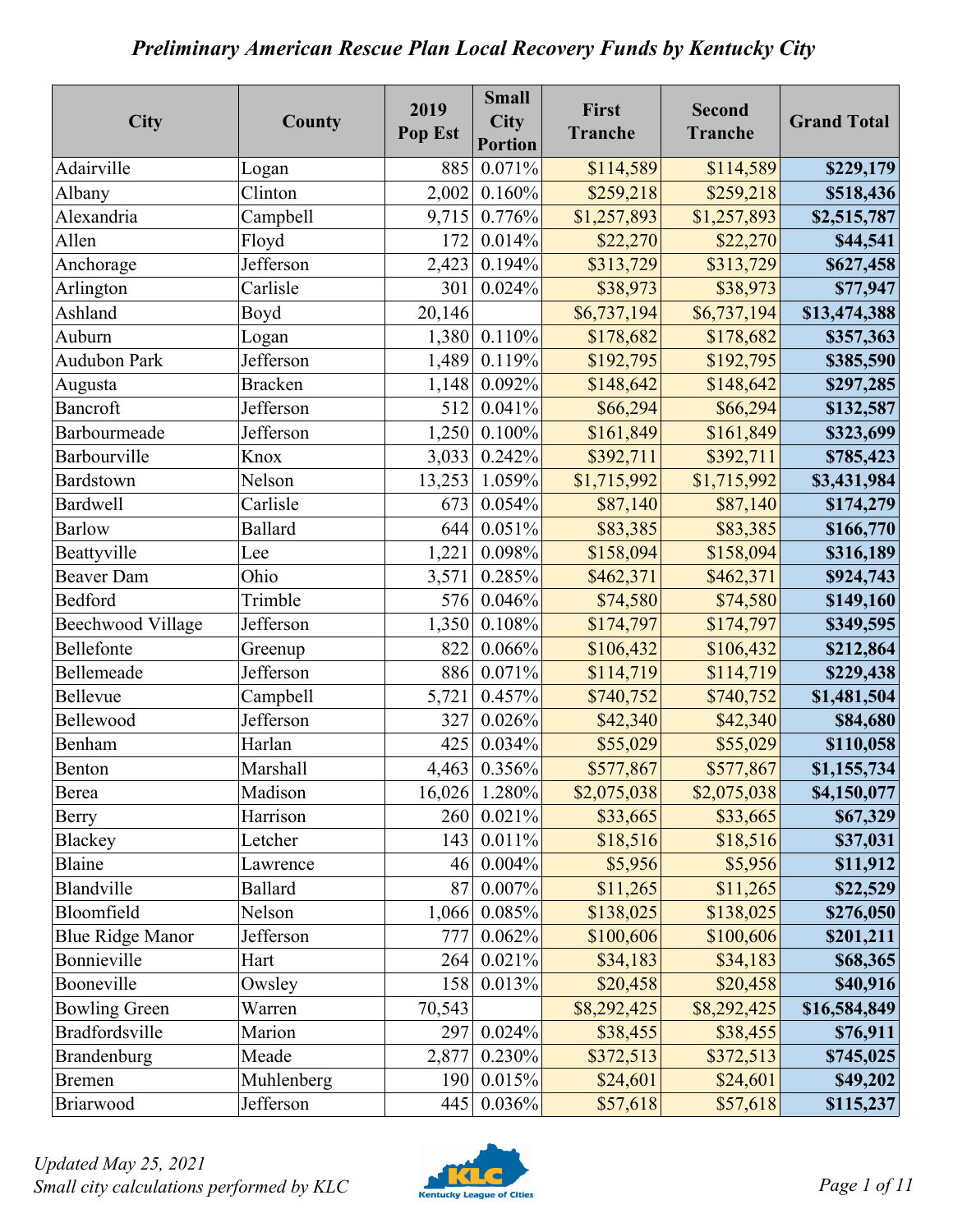| City                      | County         | 2019<br>Pop Est | <b>Small</b><br><b>City</b><br><b>Portion</b> | First<br><b>Tranche</b> | <b>Second</b><br><b>Tranche</b> | <b>Grand Total</b> |
|---------------------------|----------------|-----------------|-----------------------------------------------|-------------------------|---------------------------------|--------------------|
| <b>Brodhead</b>           | Rockcastle     | 1,180           | 0.094%                                        | \$152,786               | \$152,786                       | \$305,572          |
| <b>Broeck Pointe</b>      | Jefferson      | 282             | 0.023%                                        | \$36,513                | \$36,513                        | \$73,026           |
| <b>Bromley</b>            | Kenton         | 797             | 0.064%                                        | \$103,195               | \$103,195                       | \$206,390          |
| <b>Brooksville</b>        | <b>Bracken</b> | 631             | 0.050%                                        | \$81,702                | \$81,702                        | \$163,403          |
| <b>Brownsboro Farm</b>    | Jefferson      | 672             | 0.054%                                        | \$87,010                | \$87,010                        | \$174,020          |
| <b>Brownsboro Village</b> | Jefferson      | 326             | 0.026%                                        | \$42,210                | \$42,210                        | \$84,421           |
| Brownsville               | Edmonson       | 826             | 0.066%                                        | \$106,950               | \$106,950                       | \$213,900          |
| Buckhorn                  | Perry          | 139             | 0.011%                                        | \$17,998                | \$17,998                        | \$35,995           |
| Burgin                    | Mercer         | 992             | 0.079%                                        | \$128,444               | \$128,444                       | \$256,887          |
| <b>Burkesville</b>        | Cumberland     | 1,464           | 0.117%                                        | \$189,558               | \$189,558                       | \$379,116          |
| <b>Burnside</b>           | Pulaski        | 843             | 0.067%                                        | \$109,151               | \$109,151                       | \$218,302          |
| <b>Butler</b>             | Pendleton      | 583             | 0.047%                                        | \$75,487                | \$75,487                        | \$150,973          |
| Cadiz                     | Trigg          | 2,671           | 0.213%                                        | \$345,840               | \$345,840                       | \$691,679          |
| Calhoun                   | McLean         | 734             | 0.059%                                        | \$95,038                | \$95,038                        | \$190,076          |
| California                | Campbell       | 98              | 0.008%                                        | \$12,689                | \$12,689                        | \$25,378           |
| <b>Calvert City</b>       | Marshall       | 2,505           | 0.200%                                        | \$324,346               | \$324,346                       | \$648,692          |
| Camargo                   | Montgomery     | 1,144           | 0.091%                                        | \$148,125               | \$148,125                       | \$296,249          |
| Cambridge                 | Jefferson      | 180             | 0.014%                                        | \$23,306                | \$23,306                        | \$46,613           |
| Campbellsburg             | Henry          | 789             | 0.063%                                        | \$102,159               | \$102,159                       | \$204,319          |
| Campbellsville            | Taylor         | 11,482          | 0.917%                                        | \$1,486,684             | \$1,486,684                     | \$2,973,367        |
| Campton                   | Wolfe          | 422             | 0.034%                                        | \$54,640                | \$54,640                        | \$109,281          |
| Caneyville                | Grayson        | 607             | 0.048%                                        | \$78,594                | \$78,594                        | \$157,188          |
| Carlisle                  | Nicholas       | 1,986           | 0.159%                                        | \$257,146               | \$257,146                       | \$514,293          |
| Carrollton                | Carroll        | 3,780           | 0.302%                                        | \$489,433               | \$489,433                       | \$978,865          |
| Carrsville                | Livingston     | 48              | 0.004%                                        | \$6,215                 | \$6,215                         | \$12,430           |
| Catlettsburg              | Boyd           | 1,747           | 0.140%                                        | \$226,201               | \$226,201                       | \$452,401          |
| Cave City                 | Barren         | 2,426           | 0.194%                                        | \$314,117               | \$314,117                       | \$628,235          |
| Centertown                | Ohio           | 430             | 0.034%                                        | \$55,676                | \$55,676                        | \$111,352          |
| Central City              | Muhlenberg     | 5,730           | 0.458%                                        | \$741,918               | \$741,918                       | \$1,483,835        |
| Clarkson                  | Grayson        | 886             | 0.071%                                        | \$114,719               | \$114,719                       | \$229,438          |
| Clay                      | Webster        | 1,096           | 0.088%                                        | \$141,910               | \$141,910                       | \$283,819          |
| Clay City                 | Powell         | 1,094           | 0.087%                                        | \$141,651               | \$141,651                       | \$283,301          |
| Clinton                   | Hickman        | 1,251           | 0.100%                                        | \$161,979               | \$161,979                       | \$323,958          |
| Cloverport                | Breckinridge   | 1,152           | 0.092%                                        | \$149,160               | \$149,160                       | \$298,321          |
| Coal Run Village          | Pike           | 1,520           | 0.121%                                        | \$196,809               | \$196,809                       | \$393,618          |
| Cold Spring               | Campbell       | 6,571           | 0.525%                                        | \$850,810               | \$850,810                       | \$1,701,620        |
| Coldstream                | Jefferson      | 1,161           | 0.093%                                        | \$150,326               | \$150,326                       | \$300,651          |
| Columbia                  | Adair          | 4,604           | 0.368%                                        | \$596,124               | \$596,124                       | \$1,192,247        |
| Columbus                  | Hickman        | 153             | 0.012%                                        | \$19,810                | \$19,810                        | \$39,621           |
| Concord                   | Lewis          | 33              | $0.003\%$                                     | \$4,273                 | \$4,273                         | \$8,546            |

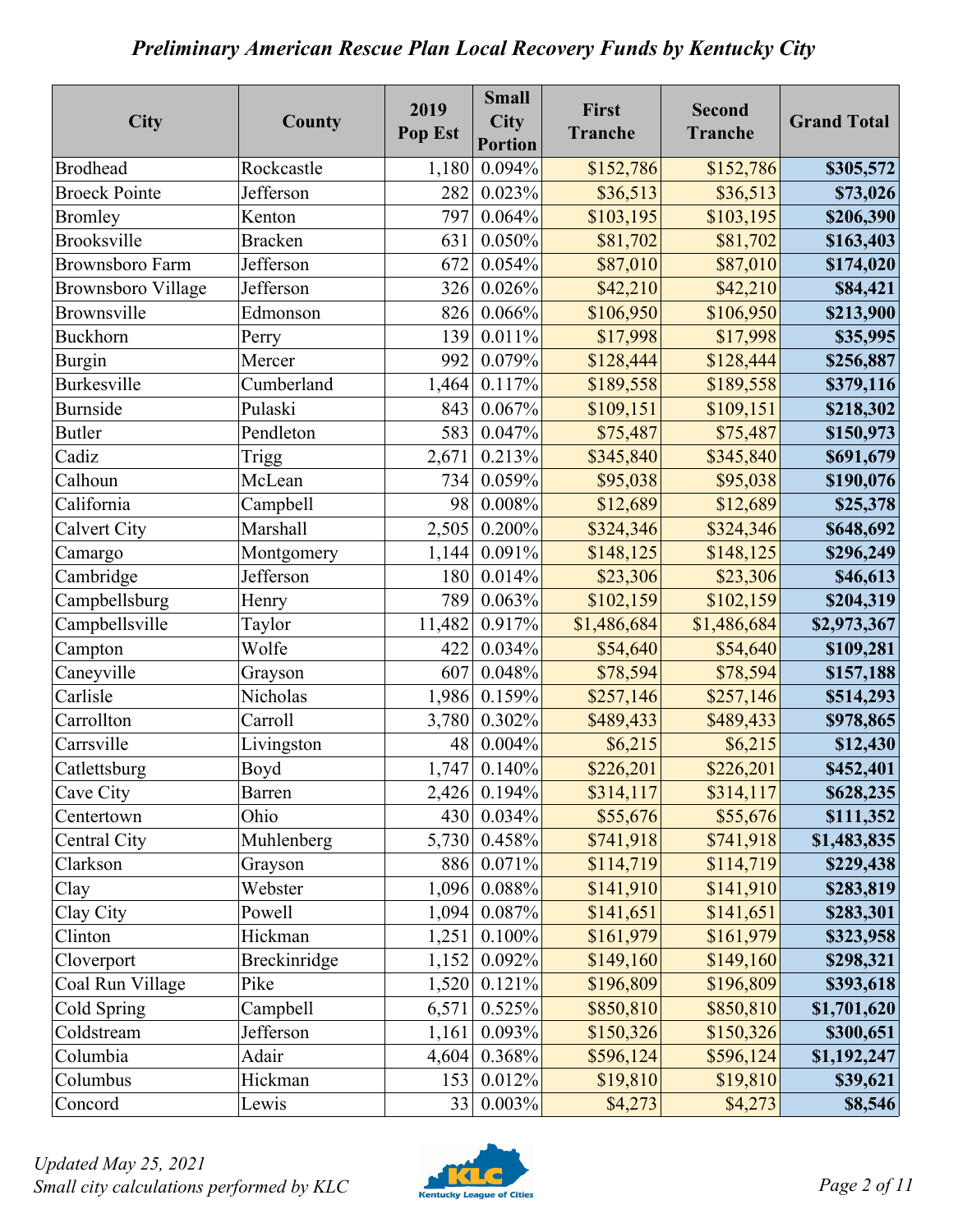| City                    | County           | 2019<br>Pop Est | <b>Small</b><br><b>City</b><br><b>Portion</b> | First<br><b>Tranche</b> | <b>Second</b><br><b>Tranche</b> | <b>Grand Total</b> |
|-------------------------|------------------|-----------------|-----------------------------------------------|-------------------------|---------------------------------|--------------------|
| Corbin                  | Knox/Whitley     | 7,202           | 0.575%                                        | \$932,511               | \$932,511                       | \$1,865,023        |
| Corinth                 | Grant/Scott      | 226             | $0.018\%$                                     | \$29,262                | \$29,262                        | \$58,525           |
| Corydon                 | Henderson        | 692             | 0.055%                                        | \$89,600                | \$89,600                        | \$179,200          |
| Covington               | Kenton           | 40,341          |                                               | \$17,957,065            | \$17,957,065                    | \$35,914,130       |
| Crab Orchard            | Lincoln          | 825             | 0.066%                                        | \$106,821               | \$106,821                       | \$213,641          |
| Creekside               | Jefferson        | 320             | 0.026%                                        | \$41,433                | \$41,433                        | \$82,867           |
| <b>Crescent Springs</b> | Kenton           | 4,058           | 0.324%                                        | \$525,428               | \$525,428                       | \$1,050,856        |
| Crestview               | Campbell         | 494             | 0.039%                                        | \$63,963                | \$63,963                        | \$127,926          |
| <b>Crestview Hills</b>  | Kenton           | 3,343           | 0.267%                                        | \$432,850               | \$432,850                       | \$865,700          |
| Crestwood               | Oldham           | 5,081           | 0.406%                                        | \$657,885               | \$657,885                       | \$1,315,771        |
| Crittenden              | Grant            | 3,876           | $0.310\%$                                     | \$501,863               | \$501,863                       | \$1,003,725        |
| Crofton                 | Christian        | 707             | 0.056%                                        | \$91,542                | \$91,542                        | \$183,084          |
| Crossgate               | Jefferson        | 230             | $0.018\%$                                     | \$29,780                | \$29,780                        | \$59,561           |
| Cumberland              | Harlan           | 1,931           | 0.154%                                        | \$250,025               | \$250,025                       | \$500,050          |
| Cynthiana               | Harrison         | 6,337           | 0.506%                                        | \$820,512               | \$820,512                       | \$1,641,023        |
| Danville                | Boyle            | 16,769          | 1.339%                                        | \$2,171,242             | \$2,171,242                     | \$4,342,484        |
| Dawson Springs          | Caldwell/Hopkins | 2,631           | 0.210%                                        | \$340,661               | \$340,661                       | \$681,321          |
| Dayton                  | Campbell         | 5,609           | 0.448%                                        | \$726,251               | \$726,251                       | \$1,452,501        |
| Dixon                   | Webster          | 881             | 0.070%                                        | \$114,071               | \$114,071                       | \$228,143          |
| Douglass Hills          | Jefferson        | 5,707           | 0.456%                                        | \$738,940               | \$738,940                       | \$1,477,879        |
| Dover                   | Mason            | 248             | 0.020%                                        | \$32,111                | \$32,111                        | \$64,222           |
| Drakesboro              | Muhlenberg       | 498             | 0.040%                                        | \$64,481                | \$64,481                        | \$128,962          |
| Druid Hills             | Jefferson        | 313             | 0.025%                                        | \$40,527                | \$40,527                        | \$81,054           |
| Dry Ridge               | Grant            | 2,205           | 0.176%                                        | \$285,502               | \$285,502                       | \$571,005          |
| Earlington              | Hopkins          | 1,332           | 0.106%                                        | \$172,467               | \$172,467                       | \$344,933          |
| Eddyville               | Lyon             | 2,545           | 0.203%                                        | \$329,525               | \$329,525                       | \$659,051          |
| Edgewood                | Kenton           | 8,759           | 0.700%                                        | \$1,134,111             | \$1,134,111                     | \$2,268,222        |
| Edmonton                | Metcalfe         | 1,595           | 0.127%                                        | \$206,520               | \$206,520                       | \$413,040          |
| Ekron                   | Meade            | 150             | 0.012%                                        | \$19,422                | \$19,422                        | \$38,844           |
| Elizabethtown           | Hardin           | 30,289          |                                               | \$2,611,824             | \$2,611,824                     | \$5,223,647        |
| Elkhorn City            | Pike             | 890             | 0.071%                                        | \$115,237               | \$115,237                       | \$230,474          |
| Elkton                  | Todd             | 2,129           | 0.170%                                        | \$275,662               | \$275,662                       | \$551,324          |
| Elsmere                 | Kenton           | 8,595           | 0.687%                                        | \$1,112,876             | \$1,112,876                     | \$2,225,753        |
| Eminence                | Henry            | 2,581           | 0.206%                                        | \$334,187               | \$334,187                       | \$668,373          |
| Erlanger                | Kenton           | 19,246          | 1.537%                                        | \$2,491,962             | \$2,491,962                     | \$4,983,925        |
| Eubank                  | Lincoln/Pulaski  | 330             | 0.026%                                        | \$42,728                | \$42,728                        | \$85,456           |
| Evarts                  | Harlan           | 803             | 0.064%                                        | \$103,972               | \$103,972                       | \$207,944          |
| Ewing                   | Fleming          | 245             | 0.020%                                        | \$31,722                | \$31,722                        | \$63,445           |
| Fairfield               | Nelson           | 118             | 0.009%                                        | \$15,279                | \$15,279                        | \$30,557           |
| Fairview                | Kenton           | 144             | 0.012%                                        | \$18,645                | \$18,645                        | \$37,290           |

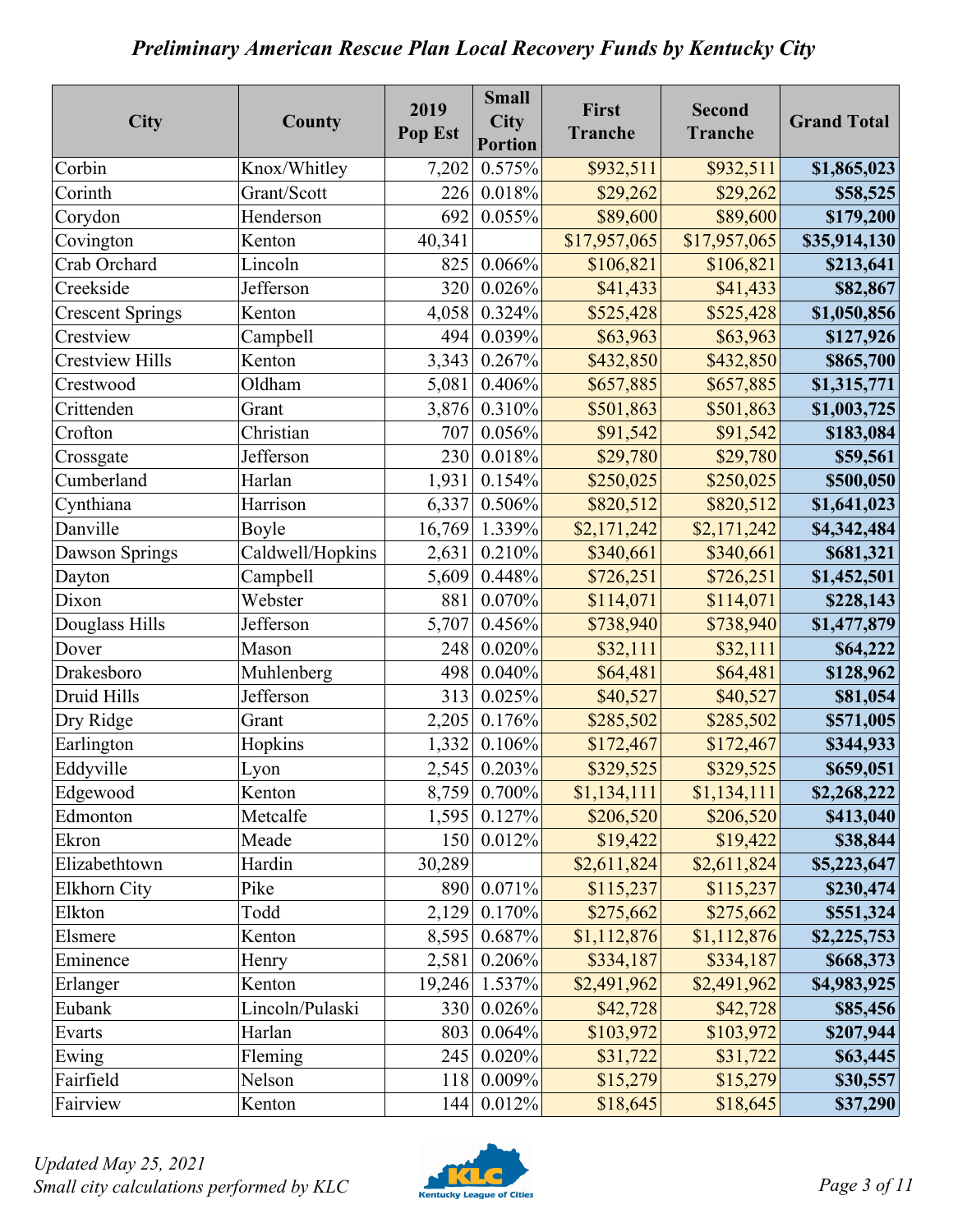| <b>City</b>           | County         | 2019<br>Pop Est | <b>Small</b><br><b>City</b><br><b>Portion</b> | First<br><b>Tranche</b> | <b>Second</b><br><b>Tranche</b> | <b>Grand Total</b> |
|-----------------------|----------------|-----------------|-----------------------------------------------|-------------------------|---------------------------------|--------------------|
| Falmouth              | Pendleton      | 2,103           | 0.168%                                        | \$272,295               | \$272,295                       | \$544,591          |
| Ferguson              | Pulaski        | 947             | 0.076%                                        | \$122,617               | \$122,617                       | \$245,234          |
| Fincastle             | Jefferson      | 844             | 0.067%                                        | \$109,281               | \$109,281                       | \$218,561          |
| Flatwoods             | Greenup        | 7,079           | 0.565%                                        | \$916,585               | \$916,585                       | \$1,833,171        |
| Fleming-Neon          | Letcher        | 677             | 0.054%                                        | \$87,658                | \$87,658                        | \$175,315          |
| Flemingsburg          | Fleming        | 2,805           | 0.224%                                        | \$363,190               | \$363,190                       | \$726,380          |
| Florence              | Boone          | 33,004          | 2.636%                                        | \$4,273,341             | \$4,273,341                     | \$8,546,683        |
| Fordsville            | Ohio           | 530             | 0.042%                                        | \$68,624                | \$68,624                        | \$137,248          |
| <b>Forest Hills</b>   | Jefferson      | 458             | 0.037%                                        | \$59,302                | \$59,302                        | \$118,603          |
| Fort Mitchell         | Kenton         | 8,241           | 0.658%                                        | \$1,067,041             | \$1,067,041                     | \$2,134,081        |
| Fort Thomas           | Campbell       | 16,263          | 1.299%                                        | \$2,105,725             | \$2,105,725                     | \$4,211,450        |
| Fort Wright           | Kenton         | 5,745           | 0.459%                                        | \$743,860               | \$743,860                       | \$1,487,719        |
| Fountain Run          | Monroe         | 209             | 0.017%                                        | \$27,061                | \$27,061                        | \$54,122           |
| Fox Chase             | <b>Bullitt</b> | 487             | 0.039%                                        | \$63,057                | \$63,057                        | \$126,113          |
| Frankfort             | Franklin       | 27,755          | 2.217%                                        | \$3,593,704             | \$3,593,704                     | \$7,187,407        |
| Franklin              | Simpson        | 9,010           | 0.720%                                        | \$1,166,610             | \$1,166,610                     | \$2,333,221        |
| Fredonia              | Caldwell       | 396             | 0.032%                                        | \$51,274                | \$51,274                        | \$102,548          |
| Frenchburg            | Menifee        | 545             | 0.044%                                        | \$70,566                | \$70,566                        | \$141,133          |
| Fulton                | Fulton         | 2,120           | 0.169%                                        | \$274,497               | \$274,497                       | \$548,993          |
| Gamaliel              | Monroe         | 358             | 0.029%                                        | \$46,354                | \$46,354                        | \$92,707           |
| Georgetown            | Scott          | 34,992          | 2.795%                                        | \$4,530,747             | \$4,530,747                     | \$9,061,493        |
| Germantown            | Bracken/Mason  | 149             | 0.012%                                        | \$19,292                | \$19,292                        | \$38,585           |
| Ghent                 | Carroll        | 305             | 0.024%                                        | \$39,491                | \$39,491                        | \$78,982           |
| Glasgow               | <b>Barren</b>  | 14,485          | 1.157%                                        | \$1,875,511             | \$1,875,511                     | \$3,751,021        |
| Glencoe               | Gallatin       | 366             | 0.029%                                        | \$47,389                | \$47,389                        | \$94,779           |
| Glenview              | Jefferson      | 543             | 0.043%                                        | \$70,307                | \$70,307                        | \$140,615          |
| <b>Glenview Hills</b> | Jefferson      | 330             | 0.026%                                        | \$42,728                | \$42,728                        | \$85,456           |
| <b>Glenview Manor</b> | Jefferson      | 196             | 0.016%                                        | \$25,378                | \$25,378                        | \$50,756           |
| Goose Creek           | Jefferson      | 303             | 0.024%                                        | \$39,232                | \$39,232                        | \$78,465           |
| Goshen                | Oldham         | 1,010           | 0.081%                                        | \$130,774               | \$130,774                       | \$261,549          |
| <b>Grand Rivers</b>   | Livingston     | 367             | 0.029%                                        | \$47,519                | \$47,519                        | \$95,038           |
| Gratz                 | Owen           | 77              | 0.006%                                        | \$9,970                 | \$9,970                         | \$19,940           |
| Graymoor-Devondale    | Jefferson      | 2,948           | 0.235%                                        | \$381,706               | \$381,706                       | \$763,411          |
| Grayson               | Carter         | 3,894           | 0.311%                                        | \$504,193               | \$504,193                       | \$1,008,386        |
| Green Spring          | Jefferson      | 747             | 0.060%                                        | \$96,721                | \$96,721                        | \$193,442          |
| Greensburg            | Green          | 2,066           | 0.165%                                        | \$267,505               | \$267,505                       | \$535,009          |
| Greenup               | Greenup        | 1,113           | 0.089%                                        | \$144,111               | \$144,111                       | \$288,221          |
| Greenville            | Muhlenberg     | 4,204           | 0.336%                                        | \$544,332               | \$544,332                       | \$1,088,664        |
| Guthrie               | Todd           | 1,409           | 0.113%                                        | \$182,437               | \$182,437                       | \$364,873          |
| Hanson                | Hopkins        | 710             | 0.057%                                        | \$91,930                | \$91,930                        | \$183,861          |

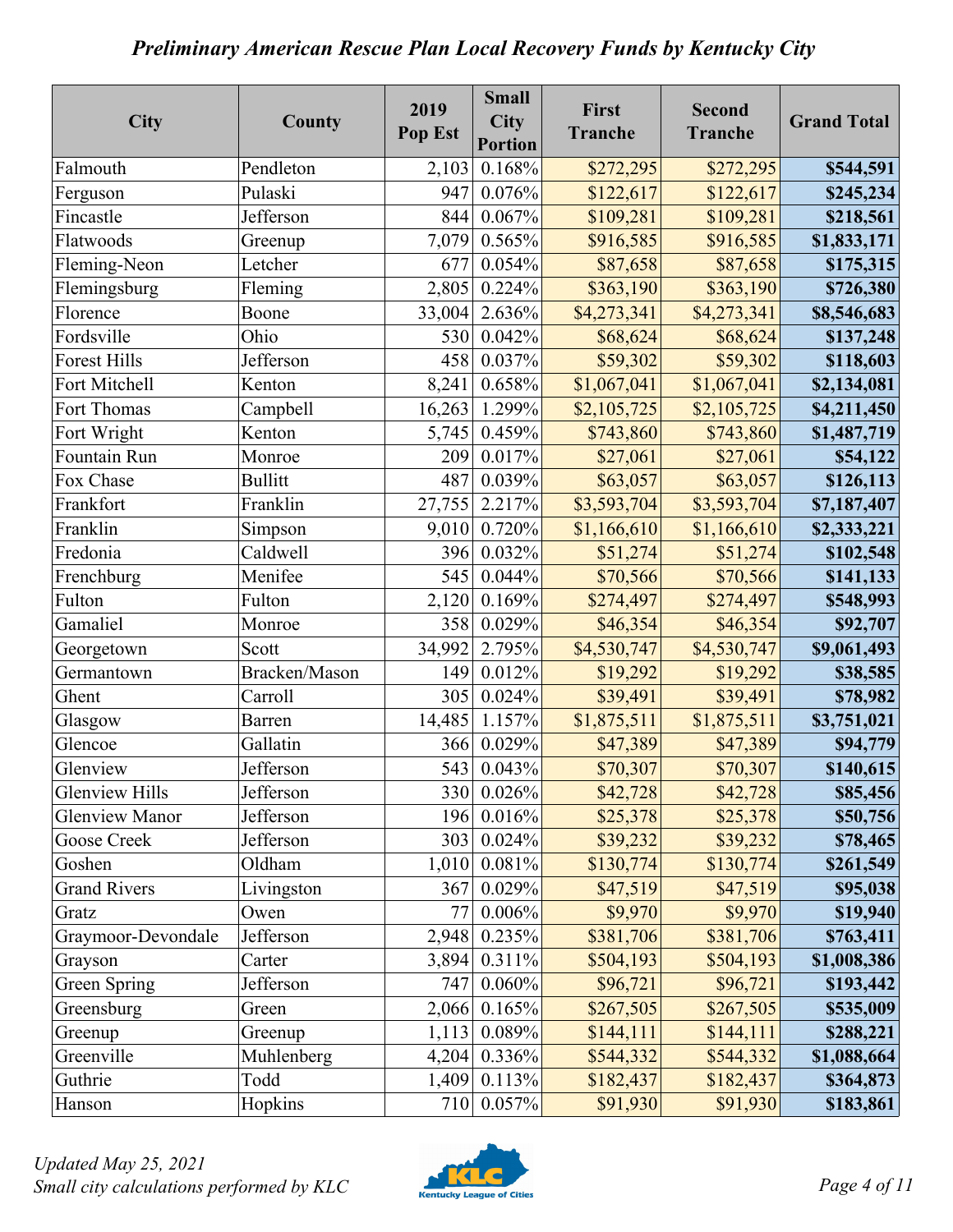| City                    | County           | 2019<br>Pop Est | <b>Small</b><br><b>City</b><br><b>Portion</b> | First<br><b>Tranche</b> | <b>Second</b><br><b>Tranche</b> | <b>Grand Total</b> |
|-------------------------|------------------|-----------------|-----------------------------------------------|-------------------------|---------------------------------|--------------------|
| Hardin                  | <b>Marshall</b>  | 604             | 0.048%                                        | \$78,206                | \$78,206                        | \$156,411          |
| Hardinsburg             | Breckinridge     | 2,338           | 0.187%                                        | \$302,723               | \$302,723                       | \$605,446          |
| Harlan                  | Harlan           | 1,504           | 0.120%                                        | \$194,737               | \$194,737                       | \$389,474          |
| Harrodsburg             | Mercer           | 8,533           | 0.682%                                        | \$1,104,849             | \$1,104,849                     | \$2,209,697        |
| Hartford                | Ohio             | 2,726           | 0.218%                                        | \$352,961               | \$352,961                       | \$705,922          |
| Hawesville              | Hancock          | 990             | 0.079%                                        | \$128,185               | \$128,185                       | \$256,369          |
| Hazard                  | Perry            | 4,860           | 0.388%                                        | \$629,270               | \$629,270                       | \$1,258,541        |
| Hazel                   | Calloway         | 403             | 0.032%                                        | \$52,180                | \$52,180                        | \$104,360          |
| <b>Hebron Estates</b>   | <b>Bullitt</b>   | 1,177           | 0.094%                                        | \$152,397               | \$152,397                       | \$304,795          |
| Henderson               | Henderson        | 28,207          |                                               | \$3,172,867             | \$3,172,867                     | \$6,345,733        |
| Heritage Creek          | Jefferson        | 1,133           | 0.090%                                        | \$146,700               | \$146,700                       | \$293,401          |
| Hickman                 | Fulton           | 2,108           | 0.168%                                        | \$272,943               | \$272,943                       | \$545,886          |
| Hickory Hill            | Jefferson        | 118             | 0.009%                                        | \$15,279                | \$15,279                        | \$30,557           |
| <b>Highland Heights</b> | Campbell         | 7,065           | 0.564%                                        | \$914,773               | \$914,773                       | \$1,829,545        |
| <b>Hills and Dales</b>  | Jefferson        | 146             | 0.012%                                        | \$18,904                | \$18,904                        | \$37,808           |
| Hillview                | <b>Bullitt</b>   | 9,225           | 0.737%                                        | \$1,194,448             | \$1,194,448                     | \$2,388,897        |
| Hindman                 | Knott            | 678             | 0.054%                                        | \$87,787                | \$87,787                        | \$175,574          |
| Hodgenville             | Larue            | 3,249           | 0.260%                                        | \$420,679               | \$420,679                       | \$841,358          |
| <b>Hollow Creek</b>     | Jefferson        | 806             | 0.064%                                        | \$104,360               | \$104,360                       | \$208,721          |
| Hollyvilla              | Jefferson        | 555             | 0.044%                                        | \$71,861                | \$71,861                        | \$143,722          |
| Hopkinsville            | Christian        | 30,680          |                                               | \$3,379,499             | \$3,379,499                     | \$6,758,997        |
| Horse Cave              | Hart             | 2,425           | 0.194%                                        | \$313,988               | \$313,988                       | \$627,976          |
| <b>Houston Acres</b>    | Jefferson        | 504             | 0.040%                                        | \$65,258                | \$65,258                        | \$130,515          |
| <b>Hunters Hollow</b>   | <b>Bullitt</b>   | 358             | 0.029%                                        | \$46,354                | \$46,354                        | \$92,707           |
| Hurstbourne             | Jefferson        | 4,388           | 0.350%                                        | \$568,156               | \$568,156                       | \$1,136,312        |
| Hurstbourne Acres       | Jefferson        | 1,890           | 0.151%                                        | \$244,716               | \$244,716                       | \$489,433          |
| Hustonville             | Lincoln          | 369             | 0.029%                                        | \$47,778                | \$47,778                        | \$95,556           |
| Hyden                   | Leslie           | 332             | 0.027%                                        | \$42,987                | \$42,987                        | \$85,974           |
| Independence            | Kenton           | 28,521          | 2.278%                                        | \$3,692,885             | \$3,692,885                     | \$7,385,770        |
| Indian Hills            | Jefferson        | 2,968           | 0.237%                                        | \$384,295               | \$384,295                       | \$768,590          |
| Inez                    | Martin           | 620             | 0.050%                                        | \$80,277                | \$80,277                        | \$160,555          |
| Irvine                  | Estill           | 2,298           | 0.184%                                        | \$297,544               | \$297,544                       | \$595,088          |
| Irvington               | Breckinridge     | 1,189           | 0.095%                                        | \$153,951               | \$153,951                       | \$307,902          |
| Island                  | McLean           | 451             | 0.036%                                        | \$58,395                | \$58,395                        | \$116,791          |
| Jackson                 | <b>Breathitt</b> | 1,939           | 0.155%                                        | \$251,061               | \$251,061                       | \$502,122          |
| Jamestown               | Russell          | 1,791           | 0.143%                                        | \$231,898               | \$231,898                       | \$463,796          |
| Jeffersontown           | Jefferson        | 27,715          | 2.214%                                        | \$3,588,524             | \$3,588,524                     | \$7,177,049        |
| Jeffersonville          | Montgomery       | 1,753           | 0.140%                                        | \$226,978               | \$226,978                       | \$453,955          |
| Jenkins                 | Letcher          | 1,929           | 0.154%                                        | \$249,766               | \$249,766                       | \$499,532          |
| Junction City           | Boyle/Lincoln    | 2,306           | 0.184%                                        | \$298,580               | \$298,580                       | \$597,159          |

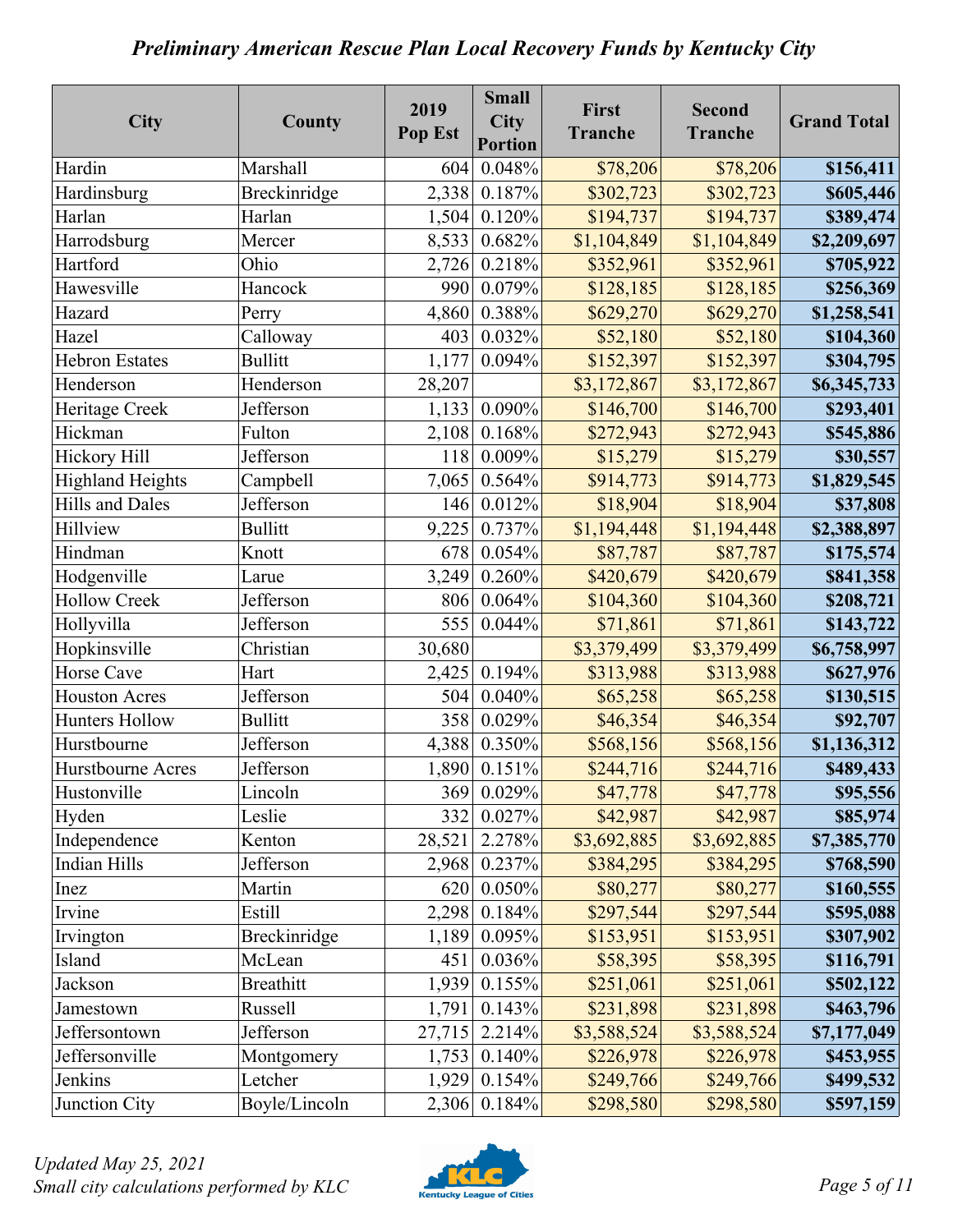| City             | County         | 2019<br>Pop Est | <b>Small</b><br><b>City</b><br><b>Portion</b> | First<br><b>Tranche</b> | <b>Second</b><br><b>Tranche</b> | <b>Grand Total</b> |
|------------------|----------------|-----------------|-----------------------------------------------|-------------------------|---------------------------------|--------------------|
| Keene            | Jessamine      | 88              | 0.007%                                        | \$11,394                | \$11,394                        | \$22,788           |
| Kenton Vale      | Kenton         | 108             | 0.009%                                        | \$13,984                | \$13,984                        | \$27,968           |
| Kevil            | <b>Ballard</b> | 584             | 0.047%                                        | \$75,616                | \$75,616                        | \$151,232          |
| Kingsley         | Jefferson      | 390             | 0.031%                                        | \$50,497                | \$50,497                        | \$100,994          |
| Kuttawa          | Lyon           | 670             | 0.054%                                        | \$86,751                | \$86,751                        | \$173,503          |
| LaCenter         | <b>Ballard</b> | 959             | $0.077\%$                                     | \$124,171               | \$124,171                       | \$248,342          |
| LaFayette        | Christian      | 160             | 0.013%                                        | \$20,717                | \$20,717                        | \$41,433           |
| LaGrange         | Oldham         | 9,031           | 0.721%                                        | \$1,169,329             | \$1,169,329                     | \$2,338,659        |
| Lakeside Park    | Kenton         | 2,762           | 0.221%                                        | \$357,622               | \$357,622                       | \$715,245          |
| Lakeview Heights | Rowan          | 224             | 0.018%                                        | \$29,003                | \$29,003                        | \$58,007           |
| Lancaster        | Garrard        | 3,867           | 0.309%                                        | \$500,697               | \$500,697                       | \$1,001,394        |
| Langdon Place    | Jefferson      | 915             | 0.073%                                        | \$118,474               | \$118,474                       | \$236,947          |
| Lawrenceburg     | Anderson       | 11,509          | 0.919%                                        | \$1,490,180             | \$1,490,180                     | \$2,980,359        |
| Lebanon          | Marion         | 5,708           | 0.456%                                        | \$739,069               | \$739,069                       | \$1,478,138        |
| Lebanon Junction | <b>Bullitt</b> | 1,962           | 0.157%                                        | \$254,039               | \$254,039                       | \$508,078          |
| Leitchfield      | Grayson        | 6,858           | 0.548%                                        | \$887,970               | \$887,970                       | \$1,775,941        |
| Lewisburg        | Logan          | 804             | 0.064%                                        | \$104,102               | \$104,102                       | \$208,203          |
| Lewisport        | Hancock        | 1,690           | 0.135%                                        | \$218,820               | \$218,820                       | \$437,641          |
| Lexington        | Fayette        | 323,152         |                                               | \$60,589,029            | \$60,589,029                    | \$121,178,058      |
| Liberty          | Casey          | 2,130           | $0.170\%$                                     | \$275,791               | \$275,791                       | \$551,583          |
| Lincolnshire     | Jefferson      | 150             | 0.012%                                        | \$19,422                | \$19,422                        | \$38,844           |
| Livermore        | McLean         | 1,289           | 0.103%                                        | \$166,899               | \$166,899                       | \$333,798          |
| Livingston       | Rockcastle     | 215             | 0.017%                                        | \$27,838                | \$27,838                        | \$55,676           |
| London           | Laurel         | 8,068           | 0.644%                                        | \$1,044,641             | \$1,044,641                     | \$2,089,281        |
| Loretto          | Marion         | 693             | 0.055%                                        | \$89,729                | \$89,729                        | \$179,459          |
| Louisa           | Lawrence       | 2,327           | 0.186%                                        | \$301,299               | \$301,299                       | \$602,598          |
| Louisville       | Jefferson      | 617,638         |                                               | \$194,147,886           | \$194,147,886                   | \$388,295,772      |
| Loyall           | Harlan         | 601             | 0.048%                                        | \$77,817                | \$77,817                        | \$155,634          |
| Ludlow           | Kenton         | 4,504           | 0.360%                                        | \$583,176               | \$583,176                       | \$1,166,351        |
| Lynch            | Harlan         | 644             | 0.051%                                        | \$83,385                | \$83,385                        | \$166,770          |
| Lyndon           | Jefferson      | 11,423          | 0.912%                                        | \$1,479,044             | \$1,479,044                     | \$2,958,089        |
| Lynnview         | Jefferson      | 933             | 0.075%                                        | \$120,804               | \$120,804                       | \$241,609          |
| Mackville        | Washington     | 223             | 0.018%                                        | \$28,874                | \$28,874                        | \$57,748           |
| Madisonville     | Hopkins        | 18,621          | 1.487%                                        | \$2,411,038             | \$2,411,038                     | \$4,822,076        |
| Manchester       | Clay           | 1,290           | 0.103%                                        | \$167,029               | \$167,029                       | \$334,057          |
| Manor Creek      | Jefferson      | 233             | 0.019%                                        | \$30,169                | \$30,169                        | \$60,337           |
| Marion           | Crittenden     | 2,841           | 0.227%                                        | \$367,851               | \$367,851                       | \$735,703          |
| Martin           | Floyd          | 554             | 0.044%                                        | \$71,732                | \$71,732                        | \$143,463          |
| Maryhill Estates | Jefferson      | 184             | 0.015%                                        | \$23,824                | \$23,824                        | \$47,648           |
| Mayfield         | Graves         | 9,817           | 0.784%                                        | \$1,271,100             | \$1,271,100                     | \$2,542,201        |

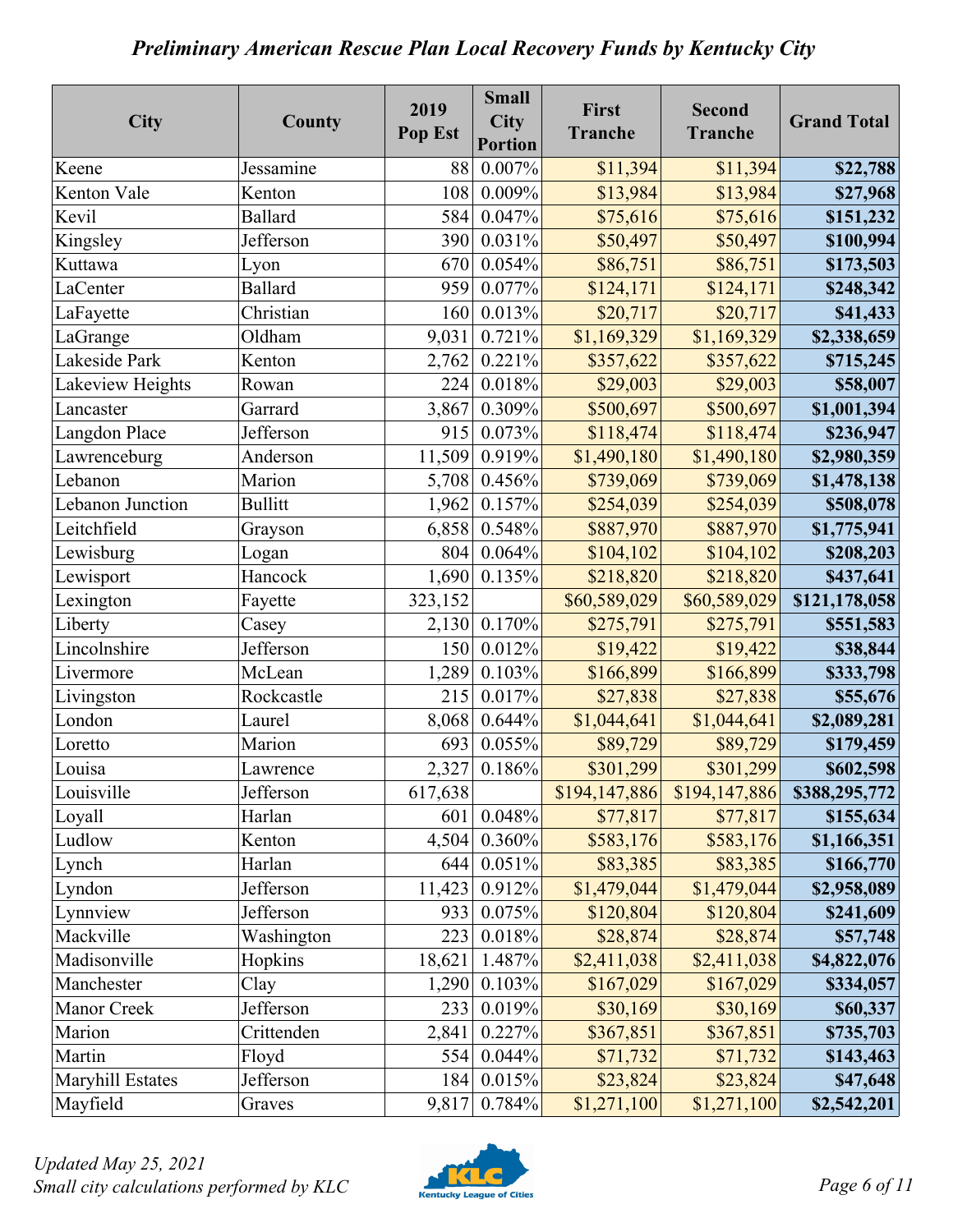| City                      | County           | 2019<br>Pop Est | <b>Small</b><br><b>City</b><br><b>Portion</b> | First<br><b>Tranche</b> | <b>Second</b><br><b>Tranche</b> | <b>Grand Total</b> |
|---------------------------|------------------|-----------------|-----------------------------------------------|-------------------------|---------------------------------|--------------------|
| Maysville                 | Mason            | 8,728           | 0.697%                                        | \$1,130,097             | \$1,130,097                     | \$2,260,194        |
| McHenry                   | Ohio             | 388             | 0.031%                                        | \$50,238                | \$50,238                        | \$100,476          |
| McKee                     | Jackson          | 779             | 0.062%                                        | \$100,865               | \$100,865                       | \$201,729          |
| Meadow Vale               | Jefferson        | 759             | 0.061%                                        | \$98,275                | \$98,275                        | \$196,550          |
| Meadowbrook Farm          | Jefferson        | 142             | 0.011%                                        | \$18,386                | \$18,386                        | \$36,772           |
| <b>Meadowview Estates</b> | Jefferson        | 167             | 0.013%                                        | \$21,623                | \$21,623                        | \$43,246           |
| Melbourne                 | Campbell         | 482             | 0.039%                                        | \$62,409                | \$62,409                        | \$124,818          |
| Mentor                    | Campbell         | 223             | 0.018%                                        | \$28,874                | \$28,874                        | \$57,748           |
| Middlesborough            | <b>Bell</b>      | 9,084           | 0.726%                                        | \$1,176,192             | \$1,176,192                     | \$2,352,384        |
| Middletown                | Jefferson        | 7,877           | 0.629%                                        | \$1,019,910             | \$1,019,910                     | \$2,039,820        |
| Midway                    | Woodford         | 1,893           | 0.151%                                        | \$245,105               | \$245,105                       | \$490,209          |
| Millersburg               | Bourbon/Nicholas | 780             | 0.062%                                        | \$100,994               | \$100,994                       | \$201,988          |
| Milton                    | Trimble          | 601             | 0.048%                                        | \$77,817                | \$77,817                        | \$155,634          |
| Mockingbird Valley        | Jefferson        | 164             | 0.013%                                        | \$21,235                | \$21,235                        | \$42,469           |
| Monterey                  | Owen             | 133             | 0.011%                                        | \$17,221                | \$17,221                        | \$34,442           |
| Monticello                | Wayne            | 5,988           | 0.478%                                        | \$775,323               | \$775,323                       | \$1,550,647        |
| Moorland                  | Jefferson        | 445             | 0.036%                                        | \$57,618                | \$57,618                        | \$115,237          |
| Morehead                  | Rowan            | 7,562           | 0.604%                                        | \$979,124               | \$979,124                       | \$1,958,248        |
| Morganfield               | Union            | 3,366           | 0.269%                                        | \$435,828               | \$435,828                       | \$871,656          |
| Morgantown                | <b>Butler</b>    | 2,431           | 0.194%                                        | \$314,765               | \$314,765                       | \$629,529          |
| Mortons Gap               | Hopkins          | 826             | 0.066%                                        | \$106,950               | \$106,950                       | \$213,900          |
| Mount Olivet              | Robertson        | 336             | 0.027%                                        | \$43,505                | \$43,505                        | \$87,010           |
| <b>Mount Sterling</b>     | Montgomery       | 7,231           | 0.578%                                        | \$936,266               | \$936,266                       | \$1,872,533        |
| Mount Vernon              | Rockcastle       | 2,415           | 0.193%                                        | \$312,693               | \$312,693                       | \$625,386          |
| Mount Washington          | <b>Bullitt</b>   | 14,817          | 1.184%                                        | \$1,918,498             | \$1,918,498                     | \$3,836,996        |
| Muldraugh                 | Hardin/Meade     | 986             | 0.079%                                        | \$127,667               | \$127,667                       | \$255,334          |
| Munfordville              | Hart             | 1,659           | 0.133%                                        | \$214,806               | \$214,806                       | \$429,613          |
| Murray                    | Calloway         | 19,327          | 1.544%                                        | \$2,502,450             | \$2,502,450                     | \$5,004,901        |
| Murray Hill               | Jefferson        | 605             | 0.048%                                        | \$78,335                | \$78,335                        | \$156,670          |
| Nebo                      | Hopkins          | 226             | 0.018%                                        | \$29,262                | \$29,262                        | \$58,525           |
| New Castle                | Henry            | 939             | 0.075%                                        | \$121,581               | \$121,581                       | \$243,163          |
| New Haven                 | Nelson           | 894             | 0.071%                                        | \$115,755               | \$115,755                       | \$231,509          |
| Newport                   | Campbell         | 14,932          | 1.193%                                        | \$1,933,388             | \$1,933,388                     | \$3,866,776        |
| Nicholasville             | Jessamine        | 30,865          | 2.465%                                        | \$3,996,385             | \$3,996,385                     | \$7,992,770        |
| Norbourne Estates         | Jefferson        | 449             | 0.036%                                        | \$58,136                | \$58,136                        | \$116,273          |
| North Middletown          | Bourbon          | 646             | 0.052%                                        | \$83,644                | \$83,644                        | \$167,288          |
| Northfield                | Jefferson        | 1,051           | 0.084%                                        | \$136,083               | \$136,083                       | \$272,166          |
| Nortonville               | Hopkins          | 1,150           | 0.092%                                        | \$148,901               | \$148,901                       | \$297,803          |
| Norwood                   | Jefferson        | 382             | 0.031%                                        | \$49,461                | \$49,461                        | \$98,922           |
| Oak Grove                 | Christian        | 7,320           | 0.585%                                        | \$947,790               | \$947,790                       | \$1,895,580        |

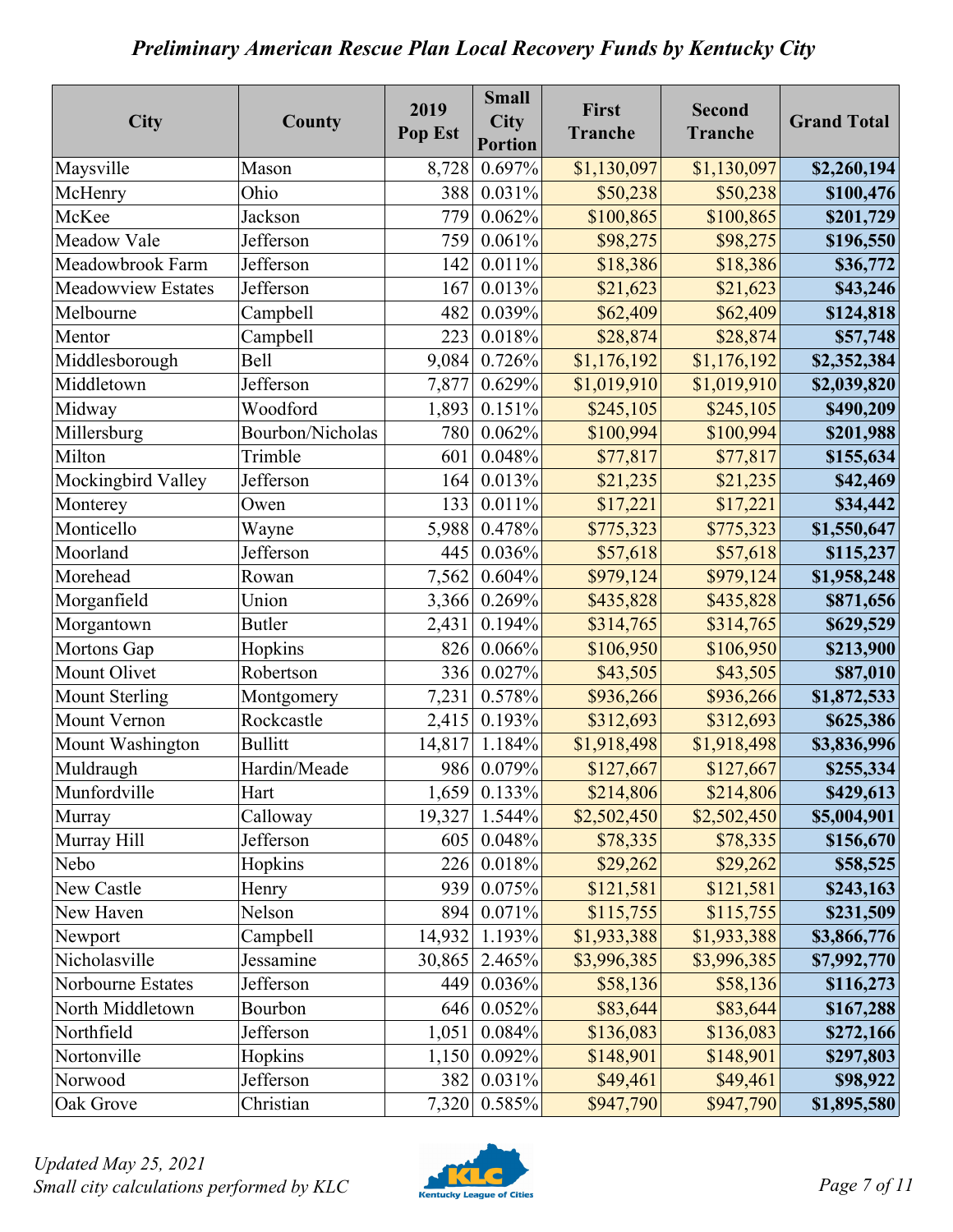| City                       | County           | 2019<br>Pop Est | <b>Small</b><br>City<br><b>Portion</b> | First<br><b>Tranche</b> | <b>Second</b><br><b>Tranche</b> | <b>Grand Total</b> |
|----------------------------|------------------|-----------------|----------------------------------------|-------------------------|---------------------------------|--------------------|
| Oakland                    | Warren           | 218             | 0.017%                                 | \$28,227                | \$28,227                        | \$56,453           |
| Old Brownsboro Place       | Jefferson        | 366             | 0.029%                                 | \$47,389                | \$47,389                        | \$94,779           |
| Olive Hill                 | Carter           | 1,556           | 0.124%                                 | \$201,470               | \$201,470                       | \$402,940          |
| <b>Orchard Grass Hills</b> | Oldham           | 1,775           | 0.142%                                 | \$229,826               | \$229,826                       | \$459,652          |
| Owensboro                  | Daviess          | 60,131          |                                        | \$6,662,088             | \$6,662,088                     | \$13,324,175       |
| Owenton                    | Owen             | 1,533           | 0.122%                                 | \$198,492               | \$198,492                       | \$396,984          |
| Owingsville                | Bath             | 1,573           | 0.126%                                 | \$203,671               | \$203,671                       | \$407,343          |
| Paducah                    | McCracken        | 24,865          | 1.986%                                 | \$3,219,508             | \$3,219,508                     | \$6,439,016        |
| Paintsville                | Johnson          | 3,990           | 0.319%                                 | \$516,623               | \$516,623                       | \$1,033,246        |
| Paris                      | Bourbon          | 9,671           | 0.772%                                 | \$1,252,196             | \$1,252,196                     | \$2,504,393        |
| Park City                  | Barren           | 559             | 0.045%                                 | \$72,379                | \$72,379                        | \$144,758          |
| Park Hills                 | Kenton           | 2,984           | 0.238%                                 | \$386,367               | \$386,367                       | \$772,734          |
| Parkway Village            | Jefferson        | 660             | 0.053%                                 | \$85,456                | \$85,456                        | \$170,913          |
| Pembroke                   | Christian        | 889             | 0.071%                                 | \$115,107               | \$115,107                       | \$230,215          |
| Perryville                 | Boyle            | 749             | 0.060%                                 | \$96,980                | \$96,980                        | \$193,960          |
| Pewee Valley               | Oldham           | 1,569           | 0.125%                                 | \$203,153               | \$203,153                       | \$406,307          |
| Pikeville                  | Pike             | 6,551           | 0.523%                                 | \$848,220               | \$848,220                       | \$1,696,440        |
| Pineville                  | <b>Bell</b>      | 1,730           | 0.138%                                 | \$224,000               | \$224,000                       | \$447,999          |
| Pioneer Village            | <b>Bullitt</b>   | 2,941           | 0.235%                                 | \$380,799               | \$380,799                       | \$761,598          |
| Pippa Passes               | Knott            | 659             | 0.053%                                 | \$85,327                | \$85,327                        | \$170,654          |
| Plantation                 | Jefferson        | 854             | 0.068%                                 | \$110,575               | \$110,575                       | \$221,151          |
| Pleasureville              | Henry/Shelby     | 883             | 0.071%                                 | \$114,330               | \$114,330                       | \$228,661          |
| Plum Springs               | Warren           | 528             | 0.042%                                 | \$68,365                | \$68,365                        | \$136,730          |
| Poplar Hills               | Jefferson        | 423             | 0.034%                                 | \$54,770                | \$54,770                        | \$109,540          |
| Powderly                   | Muhlenberg       | 736             | 0.059%                                 | \$95,297                | \$95,297                        | \$190,594          |
| Prestonsburg               | Floyd            | 3,532           | 0.282%                                 | \$457,322               | \$457,322                       | \$914,643          |
| Prestonville               | Carroll          | 159             | 0.013%                                 | \$20,587                | \$20,587                        | \$41,174           |
| Princeton                  | Caldwell         | 6,115           | 0.488%                                 | \$791,767               | \$791,767                       | \$1,583,534        |
| Prospect                   | Jefferson/Oldham | 4,905           | 0.392%                                 | \$635,097               | \$635,097                       | \$1,270,194        |
| Providence                 | Webster          | 2,999           | 0.240%                                 | \$388,309               | \$388,309                       | \$776,618          |
| Raceland                   | Greenup          | 2,355           | 0.188%                                 | \$304,924               | \$304,924                       | \$609,848          |
| Radcliff                   | Hardin           | 22,914          | 1.830%                                 | \$2,966,893             | \$2,966,893                     | \$5,933,787        |
| Ravenna                    | Estill           | 559             | 0.045%                                 | \$72,379                | \$72,379                        | \$144,758          |
| Raywick                    | Marion           | 135             | 0.011%                                 | \$17,480                | \$17,480                        | \$34,959           |
| Richlawn                   | Jefferson        | 412             | 0.033%                                 | \$53,346                | \$53,346                        | \$106,691          |
| Richmond                   | Madison          | 36,157          | 2.888%                                 | \$4,681,590             | \$4,681,590                     | \$9,363,181        |
| <b>River Bluff</b>         | Oldham           | 442             | 0.035%                                 | \$57,230                | \$57,230                        | \$114,460          |
| Riverwood                  | Jefferson        | 466             | 0.037%                                 | \$60,337                | \$60,337                        | \$120,675          |
| Robards                    | Henderson        | 502             | 0.040%                                 | \$64,999                | \$64,999                        | \$129,997          |
| Rochester                  | <b>Butler</b>    | 151             | 0.012%                                 | \$19,551                | \$19,551                        | \$39,103           |

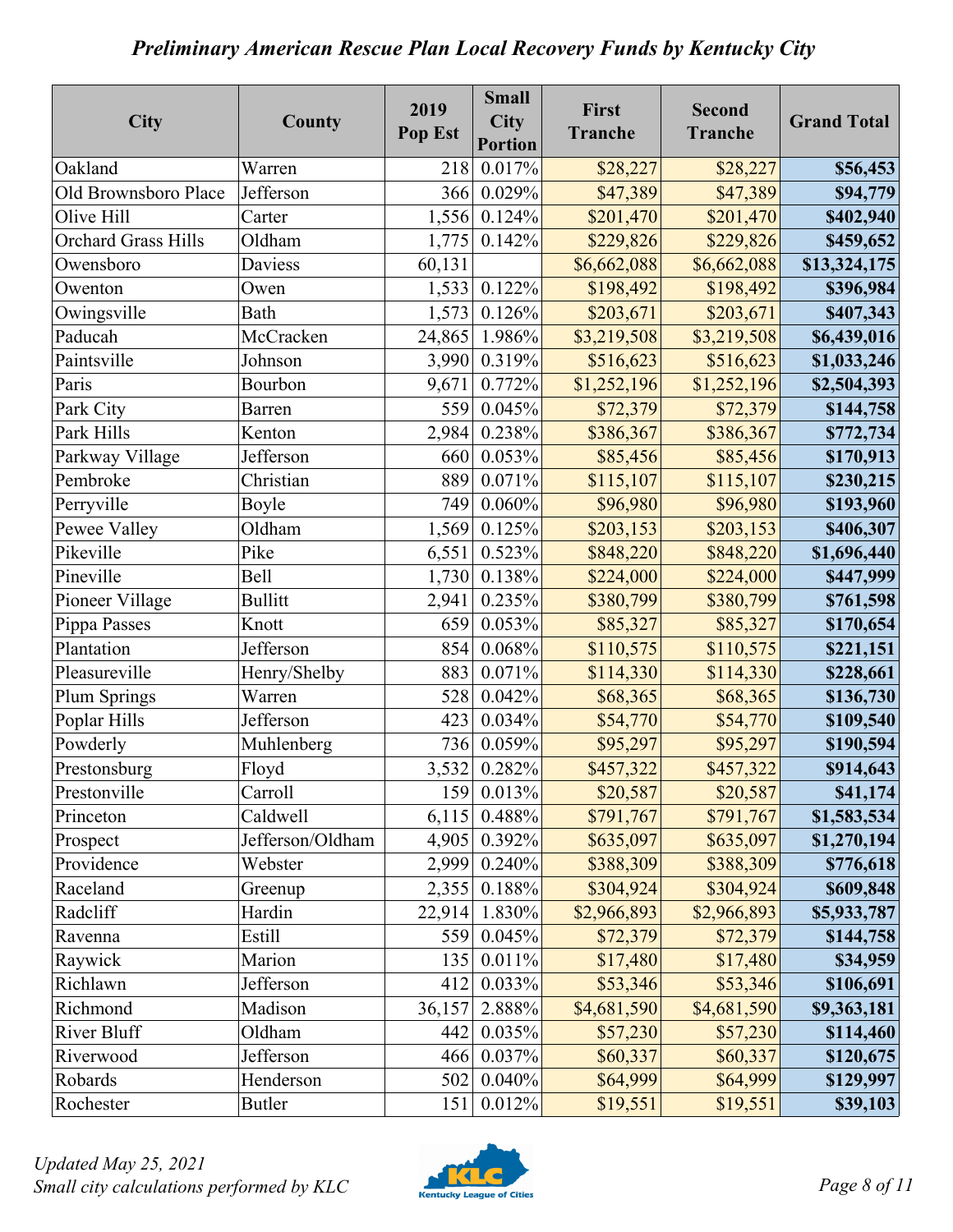| City                   | County          | 2019<br>Pop Est | <b>Small</b><br><b>City</b><br><b>Portion</b> | First<br><b>Tranche</b> | <b>Second</b><br><b>Tranche</b> | <b>Grand Total</b> |
|------------------------|-----------------|-----------------|-----------------------------------------------|-------------------------|---------------------------------|--------------------|
| Rockport               | Ohio            | 265             | 0.021%                                        | \$34,312                | \$34,312                        | \$68,624           |
| <b>Rolling Fields</b>  | Jefferson       | 661             | 0.053%                                        | \$85,586                | \$85,586                        | \$171,172          |
| <b>Rolling Hills</b>   | Jefferson       | 989             | 0.079%                                        | \$128,055               | \$128,055                       | \$256,110          |
| <b>Russell</b>         | Greenup         | 3,231           | 0.258%                                        | \$418,348               | \$418,348                       | \$836,697          |
| <b>Russell Springs</b> | <b>Russell</b>  | 2,638           | 0.211%                                        | \$341,567               | \$341,567                       | \$683,134          |
| Russellville           | Logan           | 7,109           | $0.568\%$                                     | \$920,470               | \$920,470                       | \$1,840,940        |
| <b>Ryland Heights</b>  | Kenton          | 1,077           | 0.086%                                        | \$139,449               | \$139,449                       | \$278,899          |
| Sacramento             | McLean          | 440             | 0.035%                                        | \$56,971                | \$56,971                        | \$113,942          |
| Sadieville             | Scott           | 362             | 0.029%                                        | \$46,872                | \$46,872                        | \$93,743           |
| <b>Saint Charles</b>   | Hopkins         | 269             | 0.021%                                        | \$34,830                | \$34,830                        | \$69,660           |
| Saint Mary             | Marion          | 128             | 0.010%                                        | \$16,573                | \$16,573                        | \$33,147           |
| <b>Saint Matthews</b>  | Jefferson       | 18,105          | 1.446%                                        | \$2,344,226             | \$2,344,226                     | \$4,688,453        |
| Saint Regis Park       | Jefferson       | 1,497           | 0.120%                                        | \$193,831               | \$193,831                       | \$387,662          |
| Salem                  | Livingston      | 723             | 0.058%                                        | \$93,614                | \$93,614                        | \$187,227          |
| Salt Lick              | Bath            | 327             | 0.026%                                        | \$42,340                | \$42,340                        | \$84,680           |
| Salyersville           | Magoffin        | 1,657           | 0.132%                                        | \$214,548               | \$214,548                       | \$429,095          |
| <b>Sanders</b>         | Carroll         | 235             | 0.019%                                        | \$30,428                | \$30,428                        | \$60,855           |
| Sandy Hook             | Elliott         | 609             | 0.049%                                        | \$78,853                | \$78,853                        | \$157,706          |
| Sardis                 | Mason/Robertson | 101             | 0.008%                                        | \$13,077                | \$13,077                        | \$26,155           |
| Science Hill           | Pulaski         | 696             | 0.056%                                        | \$90,118                | \$90,118                        | \$180,235          |
| Scottsville            | Allen           | 4,541           | 0.363%                                        | \$587,966               | \$587,966                       | \$1,175,933        |
| Sebree                 | Webster         | 1,530           | 0.122%                                        | \$198,104               | \$198,104                       | \$396,207          |
| Seneca Gardens         | Jefferson       | 709             | 0.057%                                        | \$91,801                | \$91,801                        | \$183,602          |
| Sharpsburg             | Bath            | 338             | 0.027%                                        | \$43,764                | \$43,764                        | \$87,528           |
| Shelbyville            | Shelby          | 16,585          | 1.325%                                        | \$2,147,418             | \$2,147,418                     | \$4,294,835        |
| Shepherdsville         | <b>Bullitt</b>  | 12,442          | 0.994%                                        | \$1,610,984             | \$1,610,984                     | \$3,221,968        |
| Shively                | Jefferson       | 15,689          | 1.253%                                        | \$2,031,404             | \$2,031,404                     | \$4,062,808        |
| <b>Silver Grove</b>    | Campbell        | 1,186           | 0.095%                                        | \$153,563               | \$153,563                       | \$307,125          |
| Simpsonville           | Shelby          | 2,923           | 0.233%                                        | \$378,469               | \$378,469                       | \$756,937          |
| Slaughters             | Webster         | 205             | 0.016%                                        | \$26,543                | \$26,543                        | \$53,087           |
| Smithfield             | Henry           | 114             | 0.009%                                        | \$14,761                | \$14,761                        | \$29,521           |
| Smithland              | Livingston      | 288             | 0.023%                                        | \$37,290                | \$37,290                        | \$74,580           |
| <b>Smiths Grove</b>    | Warren          | 798             | 0.064%                                        | \$103,325               | \$103,325                       | \$206,649          |
| Somerset               | Pulaski         | 11,585          | 0.925%                                        | \$1,500,020             | \$1,500,020                     | \$3,000,040        |
| Sonora                 | Hardin          | 520             | 0.042%                                        | \$67,329                | \$67,329                        | \$134,659          |
| South Carrollton       | Muhlenberg      | 180             | 0.014%                                        | \$23,306                | \$23,306                        | \$46,613           |
| South Park View        | Jefferson       | $\overline{7}$  | 0.001%                                        | \$906                   | \$906                           | \$1,813            |
| South Shore            | Greenup         | 1,057           | 0.084%                                        | \$136,860               | \$136,860                       | \$273,720          |
| Southgate              | Campbell        | 4,013           | 0.321%                                        | \$519,601               | \$519,601                       | \$1,039,202        |
| Sparta                 | Gallatin/Owen   | 277             | 0.022%                                        | \$35,866                | \$35,866                        | \$71,732           |

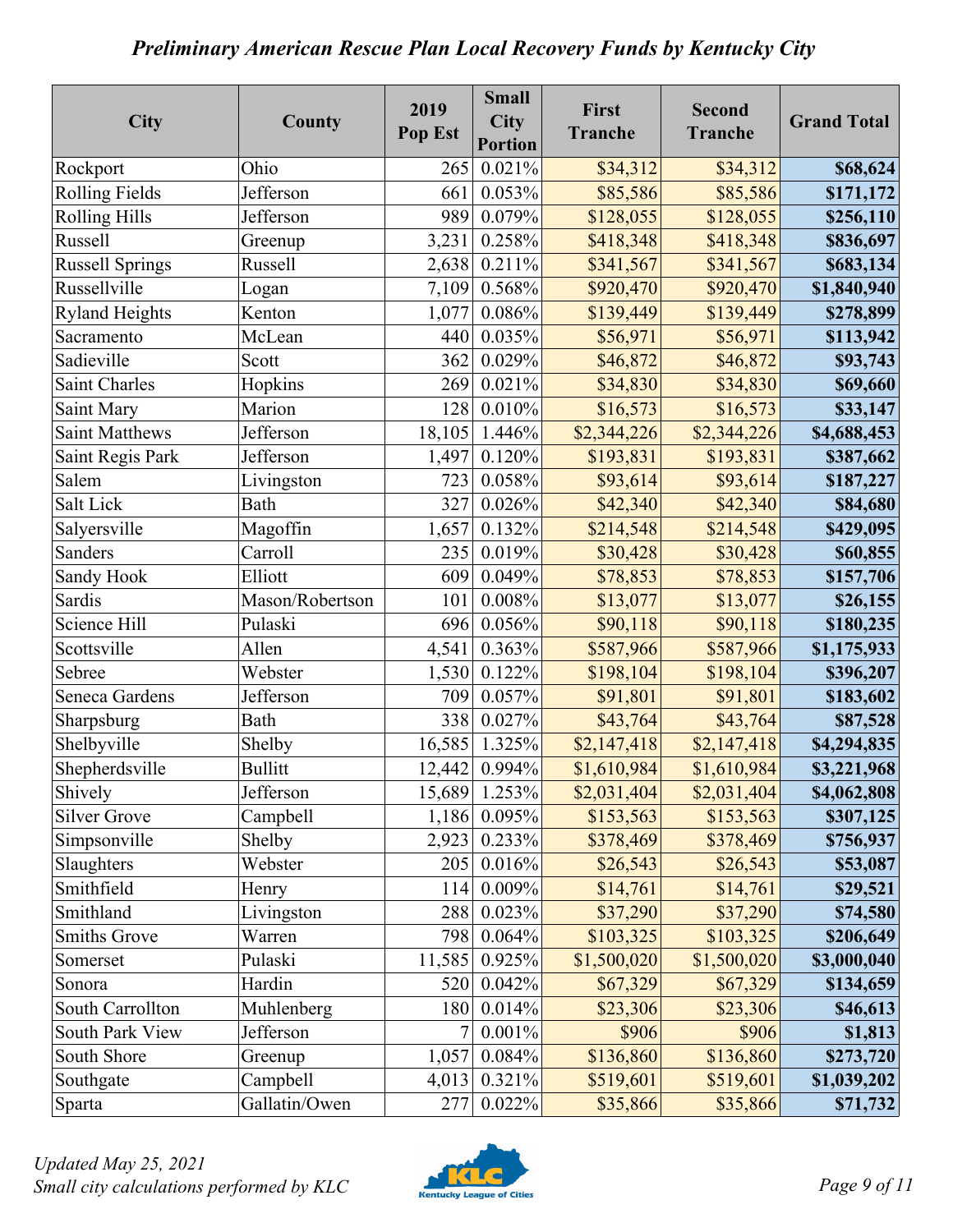| <b>City</b>               | County       | 2019<br>Pop Est | <b>Small</b><br><b>City</b><br><b>Portion</b> | First<br><b>Tranche</b> | <b>Second</b><br><b>Tranche</b> | <b>Grand Total</b> |
|---------------------------|--------------|-----------------|-----------------------------------------------|-------------------------|---------------------------------|--------------------|
| <b>Spring Mill</b>        | Jefferson    | 296             | 0.024%                                        | \$38,326                | \$38,326                        | \$76,652           |
| <b>Spring Valley</b>      | Jefferson    | 683             | 0.055%                                        | \$88,434                | \$88,434                        | \$176,869          |
| Springfield               | Washington   | 2,961           | 0.237%                                        | \$383,389               | \$383,389                       | \$766,778          |
| <b>Stamping Ground</b>    | Scott        | 802             | 0.064%                                        | \$103,843               | \$103,843                       | \$207,685          |
| Stanford                  | Lincoln      | 3,662           | 0.293%                                        | \$474,154               | \$474,154                       | \$948,308          |
| Stanton                   | Powell       | 2,713           | 0.217%                                        | \$351,278               | \$351,278                       | \$702,556          |
| <b>Strathmoor Manor</b>   | Jefferson    | 341             | 0.027%                                        | \$44,153                | \$44,153                        | \$88,305           |
| <b>Strathmoor Village</b> | Jefferson    | 660             | 0.053%                                        | \$85,456                | \$85,456                        | \$170,913          |
| Sturgis                   | Union        | 1,781           | 0.142%                                        | \$230,603               | \$230,603                       | \$461,206          |
| Sycamore                  | Jefferson    | 165             | 0.013%                                        | \$21,364                | \$21,364                        | \$42,728           |
| <b>Taylor Mill</b>        | Kenton       | 6,802           | 0.543%                                        | \$880,720               | \$880,720                       | \$1,761,439        |
| Taylorsville              | Spencer      | 1,308           | 0.104%                                        | \$169,359               | \$169,359                       | \$338,718          |
| Ten Broeck                | Jefferson    | 105             | 0.008%                                        | \$13,595                | \$13,595                        | \$27,191           |
| <b>Thornhill</b>          | Jefferson    | 187             | 0.015%                                        | \$24,213                | \$24,213                        | \$48,425           |
| Tompkinsville             | Monroe       | 2,252           | 0.180%                                        | \$291,588               | \$291,588                       | \$583,176          |
| Trenton                   | Todd         | 375             | 0.030%                                        | \$48,555                | \$48,555                        | \$97,110           |
| Union                     | Boone        | 6,034           | 0.482%                                        | \$781,279               | \$781,279                       | \$1,562,559        |
| Uniontown                 | Union        | 930             | 0.074%                                        | \$120,416               | \$120,416                       | \$240,832          |
| Upton                     | Hardin/Larue | 698             | 0.056%                                        | \$90,377                | \$90,377                        | \$180,753          |
| Vanceburg                 | Lewis        | 1,400           | 0.112%                                        | \$181,271               | \$181,271                       | \$362,543          |
| Versailles                | Woodford     | 9,318           | 0.744%                                        | \$1,206,490             | \$1,206,490                     | \$2,412,980        |
| Vicco                     | Knott/Perry  | 301             | 0.024%                                        | \$38,973                | \$38,973                        | \$77,947           |
| Villa Hills               | Kenton       | 7,461           | 0.596%                                        | \$966,047               | \$966,047                       | \$1,932,093        |
| Vine Grove                | Hardin       | 6,439           | 0.514%                                        | \$833,719               | \$833,719                       | \$1,667,437        |
| Walton                    | Boone/Kenton | 4,058           | 0.324%                                        | \$525,428               | \$525,428                       | \$1,050,856        |
| Warfield                  | Martin       | 231             | 0.018%                                        | \$29,910                | \$29,910                        | \$59,820           |
| Warsaw                    | Gallatin     |                 | 1,703 0.136%                                  | \$220,504               | \$220,504                       | \$441,007          |
| <b>Watterson Park</b>     | Jefferson    | 1,020           | 0.081%                                        | \$132,069               | \$132,069                       | \$264,138          |
| Waverly                   | Union        | 291             | 0.023%                                        | \$37,679                | \$37,679                        | \$75,357           |
| Wayland                   | Floyd        | 381             | 0.030%                                        | \$49,332                | \$49,332                        | \$98,663           |
| Wellington                | Jefferson    | 574             | 0.046%                                        | \$74,321                | \$74,321                        | \$148,642          |
| West Buechel              | Jefferson    | 1,272           | 0.102%                                        | \$164,698               | \$164,698                       | \$329,396          |
| <b>West Liberty</b>       | Morgan       | 3,520           | 0.281%                                        | \$455,768               | \$455,768                       | \$911,536          |
| West Point                | Hardin       | 876             | 0.070%                                        | \$113,424               | \$113,424                       | \$226,848          |
| Westwood                  | Jefferson    | 657             | 0.052%                                        | \$85,068                | \$85,068                        | \$170,136          |
| Wheatcroft                | Webster      | 153             | 0.012%                                        | \$19,810                | \$19,810                        | \$39,621           |
| Wheelwright               | Floyd        | 503             | 0.040%                                        | \$65,128                | \$65,128                        | \$130,256          |
| White Plains              | Hopkins      | 897             | 0.072%                                        | \$116,143               | \$116,143                       | \$232,286          |
| Whitesburg                | Letcher      | 1,843           | 0.147%                                        | \$238,631               | \$238,631                       | \$477,261          |
| Whitesville               | Daviess      | 555             | 0.044%                                        | \$71,861                | \$71,861                        | \$143,722          |